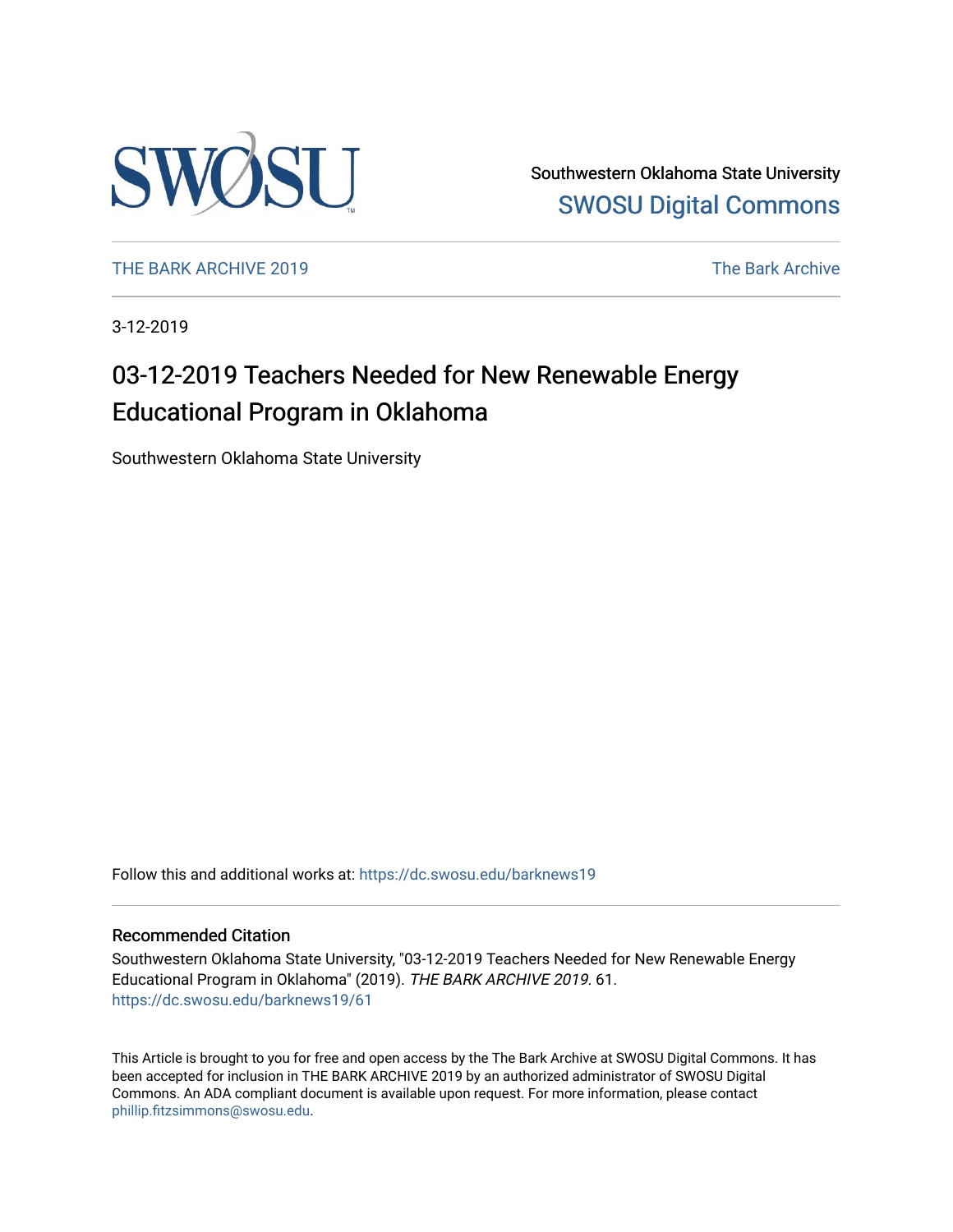

11 March, 2019

# **Teachers Needed for New Renewable Energy Educational Program in Oklahoma**

A new educational program, Oklahoma Renewable Energy Education (OREEP) is now underway in Oklahoma, and the Oklahoma Sierra Club is currently seeking teachers in grades 4-8 to participate in free workshops focused on using information about solar and wind energies to teach state standards.

Upcoming workshops will be held March 9 in Tulsa and March 30 in Weatherford. Details of these and future workshops, and registration information, may be found on the OREEP website: https://www.oreep.org/. There are \$50 stipends available for workshop participants. Advance reservations are required with a maximum of 25 teachers per workshop.

The program is utilizing a curriculum developed by Oklahoma science teachers using the National Energy Education Development Project resources. The curriculum is free, and participating teachers will receive solar, wind and generator kits for classroom use. The financial sponsor making this program possible is The Kirkpatrick Foundation.

Workshop presenters include Tara Barker, Jane Cronin and Doug Weirick, who started developing the program in 2017. Both Barker and Cronin are retired science teachers and Weirick teaches environmental health science at East Central University.

Barker said now the biggest challenge she and her counterparts face is finding volunteers to help coordinate the program. She estimates OREEP will reach over 2,000 students in 2019 and will need up to 20 volunteers to make it happen.

Anyone interested should email Cronin or Barker at OREEPforteachers@gmail.com.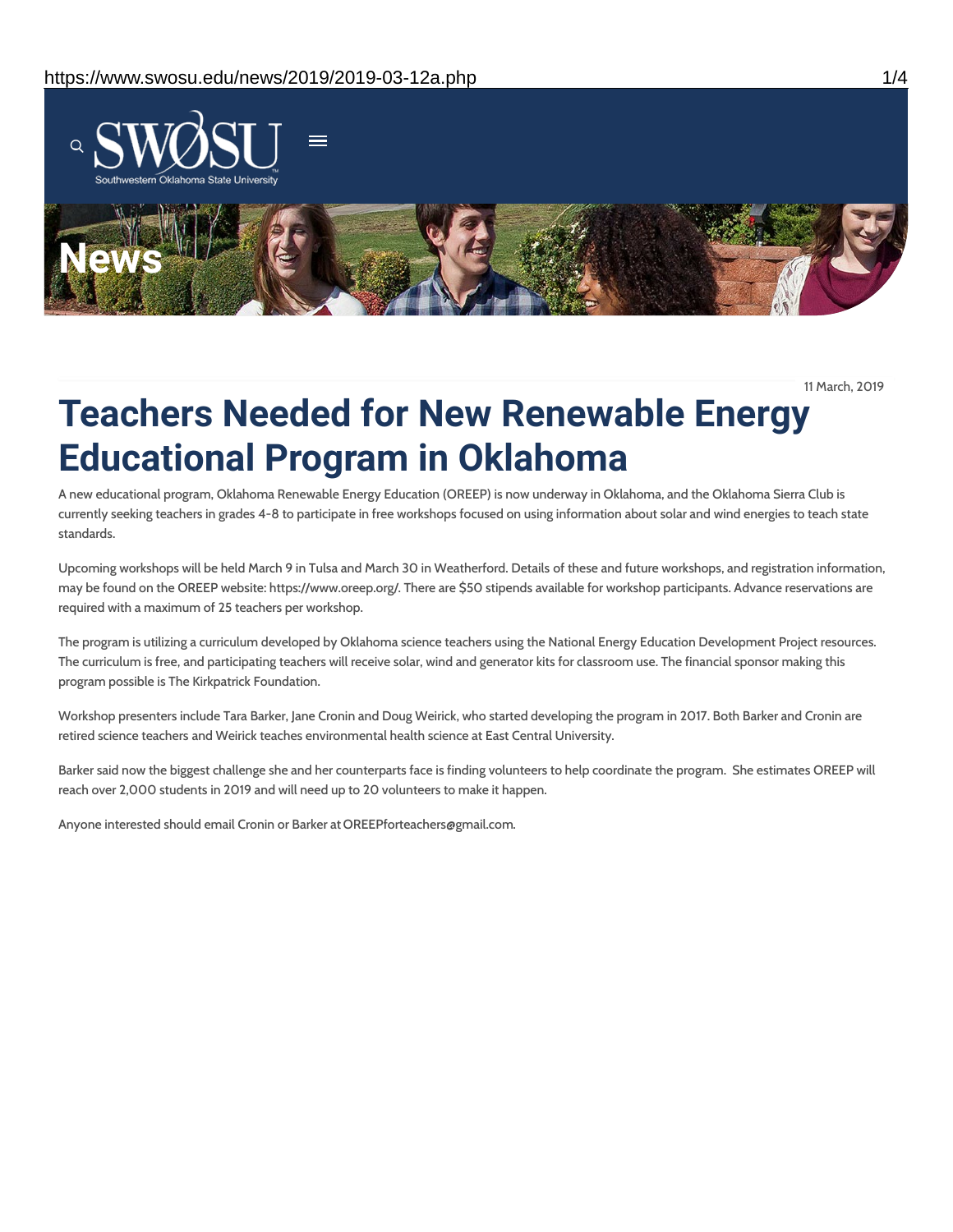| Administration<br>D<br>Alumni and Foundation<br>D<br>Community<br>D<br>Events<br>D | Academics | D |
|------------------------------------------------------------------------------------|-----------|---|
|                                                                                    |           |   |
|                                                                                    |           |   |
|                                                                                    |           |   |
|                                                                                    |           |   |
| <b>Faculty and Staff</b><br>D                                                      |           |   |
| Miscellaneous<br>D                                                                 |           |   |
| Sayre<br>D                                                                         |           |   |
| <b>Students</b><br>D                                                               |           |   |

## **Archive Links**  $2018$  $2019$ [2020](https://www.swosu.edu/news/2020/index.php)  $\bullet$ [Archive](https://dc.swosu.edu/bark/) **Archive Archive Archive Archive Archive** Archive Archive Archive Archive Archive Archive Archive Archive



### Weatherford Campus

100 Campus Drive Weatherford, OK 73096

### Sayre Campus

409 E Mississippi Ave Sayre, OK 73662

Connect to Us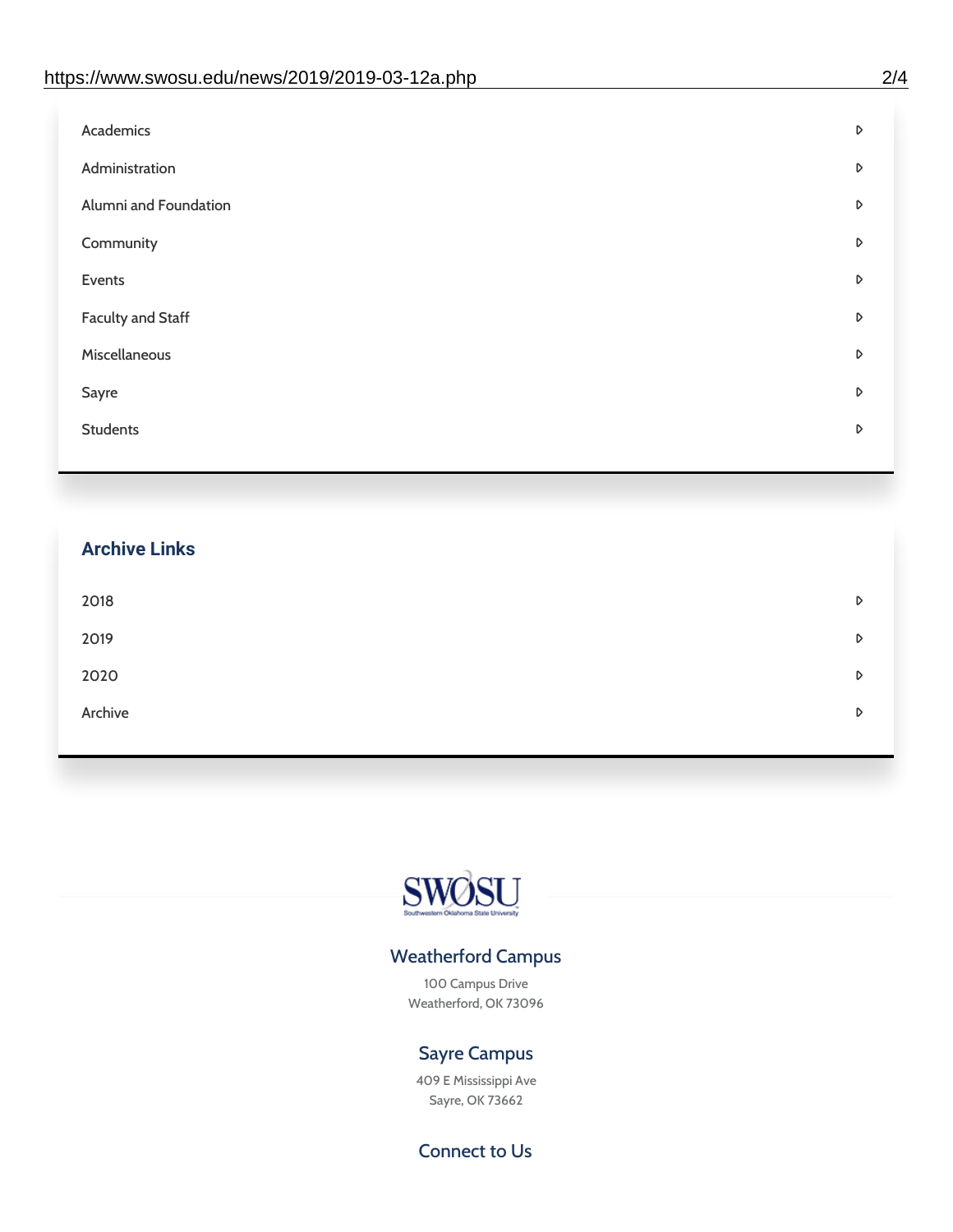千岁回调

Contact [Information](https://www.swosu.edu/about/contact.php) [University/Facility](https://www.swosu.edu/about/operating-hours.php) Hours [Campus](https://map.concept3d.com/?id=768#!ct/10964,10214,10213,10212,10205,10204,10203,10202,10136,10129,10128,0,31226,10130,10201,10641,0) Map

Give to [SWOSU](https://standingfirmly.com/donate)

Shop [SWOSU](https://shopswosu.merchorders.com/)



**[Directory](https://www.swosu.edu/directory/index.php)** 

[Calendar](https://eventpublisher.dudesolutions.com/swosu/)

[Apply](https://www.swosu.edu/admissions/apply-to-swosu.php)

[GoSWOSU](https://qlsso.quicklaunchsso.com/home/1267)

[Jobs@SWOSU](https://swosu.csod.com/ux/ats/careersite/1/home?c=swosu)



Current [Students](https://bulldog.swosu.edu/index.php)

[Faculty](https://bulldog.swosu.edu/faculty-staff/index.php) and Staff

**Enrollment Management** [580.774.3782](tel:5807743782)

> **PR/Marketing** [580.774.3063](tel:5807743063)

**Campus Police** [580.774.3111](tel:5807743111)